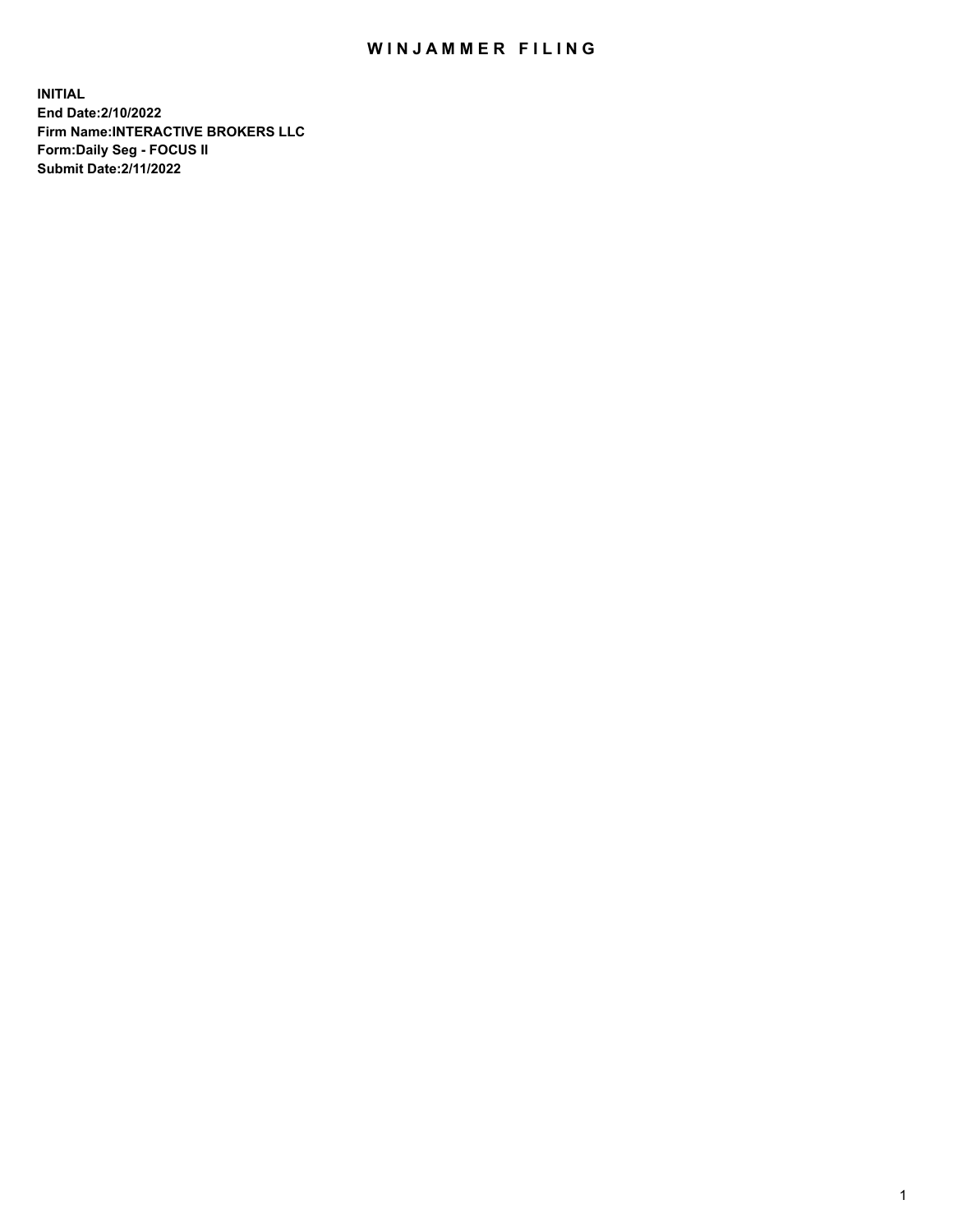**INITIAL End Date:2/10/2022 Firm Name:INTERACTIVE BROKERS LLC Form:Daily Seg - FOCUS II Submit Date:2/11/2022 Daily Segregation - Cover Page**

| Name of Company                                                                                                                                                                                                                                                                                                                | <b>INTERACTIVE BROKERS LLC</b>                                                                  |
|--------------------------------------------------------------------------------------------------------------------------------------------------------------------------------------------------------------------------------------------------------------------------------------------------------------------------------|-------------------------------------------------------------------------------------------------|
| <b>Contact Name</b>                                                                                                                                                                                                                                                                                                            | <b>James Menicucci</b>                                                                          |
| <b>Contact Phone Number</b>                                                                                                                                                                                                                                                                                                    | 203-618-8085                                                                                    |
| <b>Contact Email Address</b>                                                                                                                                                                                                                                                                                                   | jmenicucci@interactivebrokers.c<br>om                                                           |
| FCM's Customer Segregated Funds Residual Interest Target (choose one):<br>a. Minimum dollar amount: ; or<br>b. Minimum percentage of customer segregated funds required:%; or<br>c. Dollar amount range between: and; or<br>d. Percentage range of customer segregated funds required between:% and%.                          | $\overline{\mathbf{0}}$<br>$\overline{\mathbf{0}}$<br>155,000,000 245,000,000<br>0 <sub>0</sub> |
| FCM's Customer Secured Amount Funds Residual Interest Target (choose one):<br>a. Minimum dollar amount: ; or<br>b. Minimum percentage of customer secured funds required:%; or<br>c. Dollar amount range between: and; or<br>d. Percentage range of customer secured funds required between:% and%.                            | <u>0</u><br>$\overline{\mathbf{0}}$<br>80,000,000 120,000,000<br>0 <sub>0</sub>                 |
| FCM's Cleared Swaps Customer Collateral Residual Interest Target (choose one):<br>a. Minimum dollar amount: ; or<br>b. Minimum percentage of cleared swaps customer collateral required:% ; or<br>c. Dollar amount range between: and; or<br>d. Percentage range of cleared swaps customer collateral required between:% and%. | $\overline{\mathbf{0}}$<br>$\underline{\mathbf{0}}$<br>0 <sub>0</sub><br>00                     |

Attach supporting documents CH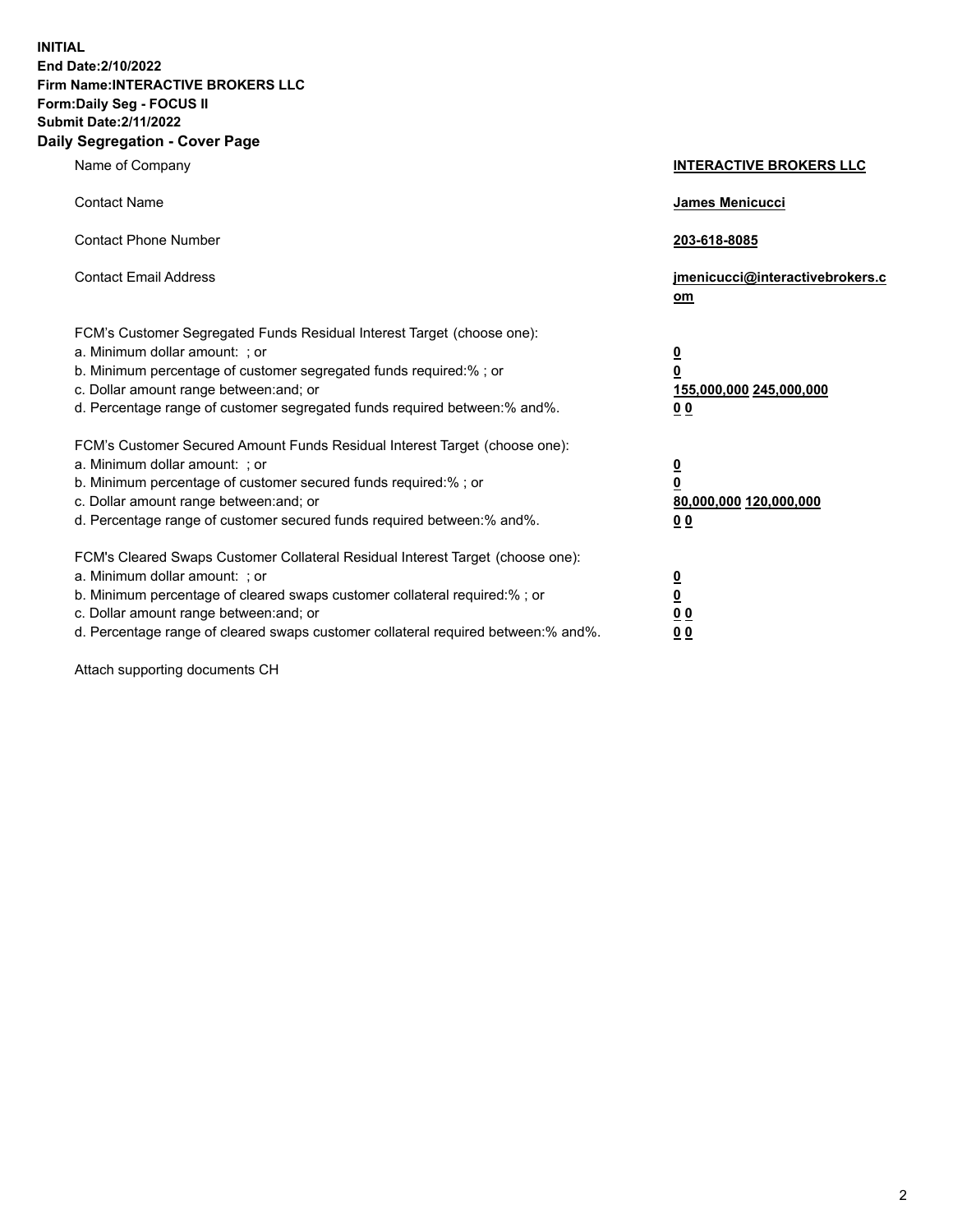**INITIAL End Date:2/10/2022 Firm Name:INTERACTIVE BROKERS LLC Form:Daily Seg - FOCUS II Submit Date:2/11/2022 Daily Segregation - Secured Amounts**

|                | Daily Ocglegation - Occuled Anioants                                                                       |                             |
|----------------|------------------------------------------------------------------------------------------------------------|-----------------------------|
|                | Foreign Futures and Foreign Options Secured Amounts                                                        |                             |
|                | Amount required to be set aside pursuant to law, rule or regulation of a foreign                           | $0$ [7305]                  |
|                | government or a rule of a self-regulatory organization authorized thereunder                               |                             |
| 1.             | Net ledger balance - Foreign Futures and Foreign Option Trading - All Customers                            |                             |
|                | A. Cash                                                                                                    | 416,199,069 [7315]          |
|                | B. Securities (at market)                                                                                  | $0$ [7317]                  |
| 2.             | Net unrealized profit (loss) in open futures contracts traded on a foreign board of trade                  | 89,982,937 [7325]           |
| 3.             | Exchange traded options                                                                                    |                             |
|                | a. Market value of open option contracts purchased on a foreign board of trade                             | 124,136 [7335]              |
|                | b. Market value of open contracts granted (sold) on a foreign board of trade                               | $0$ [7337]                  |
| 4.             | Net equity (deficit) (add lines 1. 2. and 3.)                                                              | 506,306,142 [7345]          |
| 5.             | Account liquidating to a deficit and account with a debit balances - gross amount                          | 4,446 [7351]                |
|                | Less: amount offset by customer owned securities                                                           | 0 [7352] 4,446 [7354]       |
| 6.             | Amount required to be set aside as the secured amount - Net Liquidating Equity                             | 506,310,588 [7355]          |
|                | Method (add lines 4 and 5)                                                                                 |                             |
| 7.             | Greater of amount required to be set aside pursuant to foreign jurisdiction (above) or line                | 506,310,588 [7360]          |
|                | 6.                                                                                                         |                             |
|                | FUNDS DEPOSITED IN SEPARATE REGULATION 30.7 ACCOUNTS                                                       |                             |
| $\mathbf{1}$ . | Cash in banks                                                                                              |                             |
|                | A. Banks located in the United States                                                                      | 64,020,669 [7500]           |
|                | B. Other banks qualified under Regulation 30.7                                                             | 0 [7520] 64,020,669 [7530]  |
| 2.             | <b>Securities</b>                                                                                          |                             |
|                | A. In safekeeping with banks located in the United States                                                  | 347,561,500 [7540]          |
|                | B. In safekeeping with other banks qualified under Regulation 30.7                                         | 0 [7560] 347,561,500 [7570] |
| 3.             | Equities with registered futures commission merchants                                                      |                             |
|                | A. Cash                                                                                                    | $0$ [7580]                  |
|                | <b>B.</b> Securities                                                                                       | $0$ [7590]                  |
|                | C. Unrealized gain (loss) on open futures contracts                                                        | $0$ [7600]                  |
|                | D. Value of long option contracts                                                                          | $0$ [7610]                  |
|                | E. Value of short option contracts                                                                         | 0 [7615] 0 [7620]           |
| 4.             | Amounts held by clearing organizations of foreign boards of trade                                          |                             |
|                | A. Cash                                                                                                    | $0$ [7640]                  |
|                | <b>B.</b> Securities                                                                                       | $0$ [7650]                  |
|                | C. Amount due to (from) clearing organization - daily variation                                            | $0$ [7660]                  |
|                | D. Value of long option contracts                                                                          | $0$ [7670]                  |
|                | E. Value of short option contracts                                                                         | 0 [7675] 0 [7680]           |
| 5.             | Amounts held by members of foreign boards of trade                                                         |                             |
|                | A. Cash                                                                                                    | 202,033,282 [7700]          |
|                | <b>B.</b> Securities                                                                                       | $0$ [7710]                  |
|                | C. Unrealized gain (loss) on open futures contracts                                                        | 13,008,662 [7720]           |
|                | D. Value of long option contracts                                                                          | 124,136 [7730]              |
|                | E. Value of short option contracts                                                                         | 0 [7735] 215,166,080 [7740] |
| 6.             | Amounts with other depositories designated by a foreign board of trade                                     | $0$ [7760]                  |
| 7.             | Segregated funds on hand                                                                                   | $0$ [7765]                  |
| 8.             | Total funds in separate section 30.7 accounts                                                              | 626,748,249 [7770]          |
| 9.             | Excess (deficiency) Set Aside for Secured Amount (subtract line 7 Secured Statement<br>Page 1 from Line 8) | 120,437,661 [7380]          |
| 10.            | Management Target Amount for Excess funds in separate section 30.7 accounts                                | 80,000,000 [7780]           |
| 11.            | Excess (deficiency) funds in separate 30.7 accounts over (under) Management Target                         | 40,437,661 [7785]           |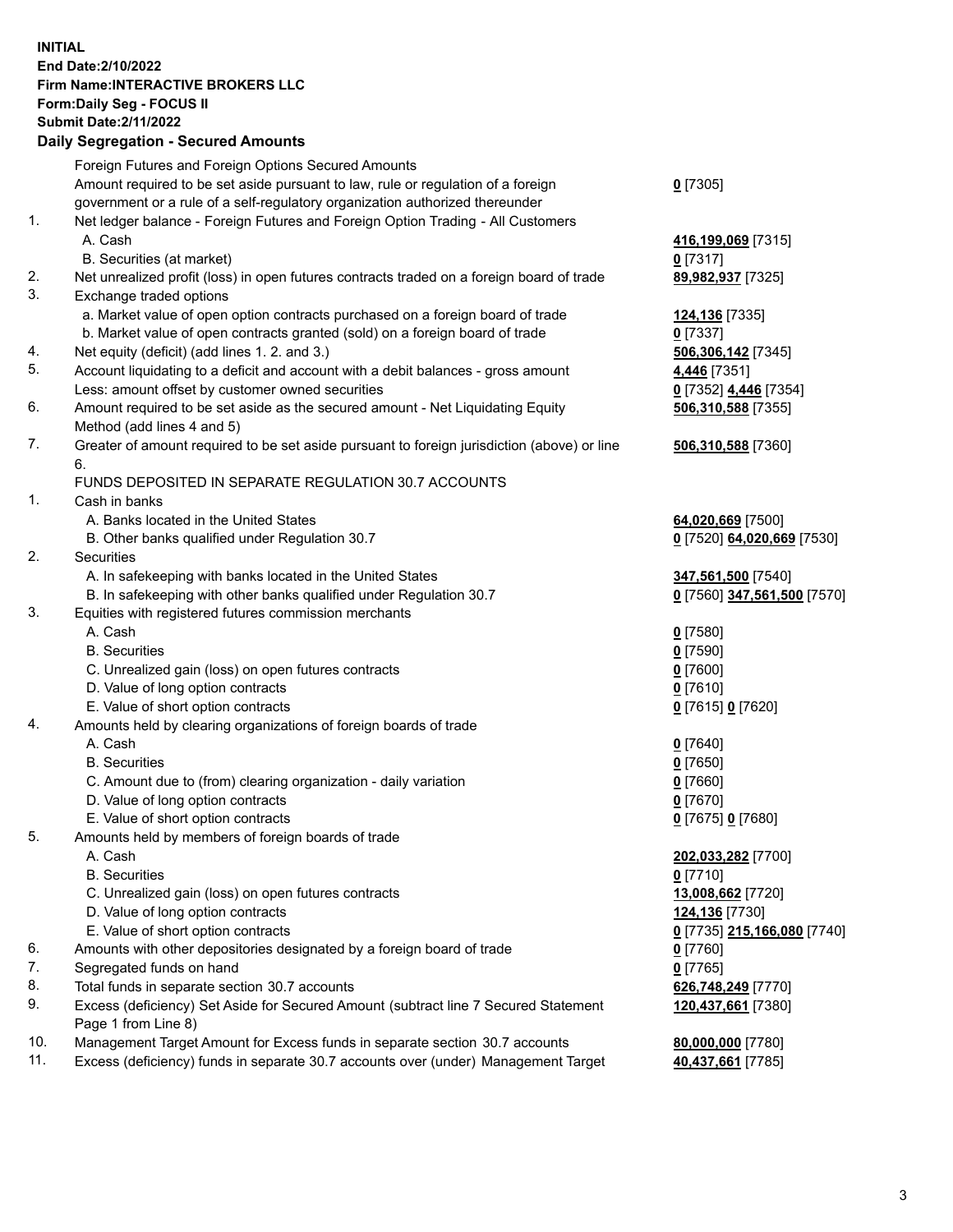**INITIAL End Date:2/10/2022 Firm Name:INTERACTIVE BROKERS LLC Form:Daily Seg - FOCUS II Submit Date:2/11/2022 Daily Segregation - Segregation Statement** SEGREGATION REQUIREMENTS(Section 4d(2) of the CEAct) 1. Net ledger balance A. Cash **7,663,641,539** [7010] B. Securities (at market) **0** [7020] 2. Net unrealized profit (loss) in open futures contracts traded on a contract market **324,039,115** [7030] 3. Exchange traded options A. Add market value of open option contracts purchased on a contract market **822,326,420** [7032] B. Deduct market value of open option contracts granted (sold) on a contract market **-777,677,819** [7033] 4. Net equity (deficit) (add lines 1, 2 and 3) **8,032,329,255** [7040] 5. Accounts liquidating to a deficit and accounts with debit balances - gross amount **1,033,434** [7045] Less: amount offset by customer securities **0** [7047] **1,033,434** [7050] 6. Amount required to be segregated (add lines 4 and 5) **8,033,362,689** [7060] FUNDS IN SEGREGATED ACCOUNTS 7. Deposited in segregated funds bank accounts A. Cash **780,738,488** [7070] B. Securities representing investments of customers' funds (at market) **5,232,653,450** [7080] C. Securities held for particular customers or option customers in lieu of cash (at market) **0** [7090] 8. Margins on deposit with derivatives clearing organizations of contract markets A. Cash **1,490,687,014** [7100] B. Securities representing investments of customers' funds (at market) **716,667,954** [7110] C. Securities held for particular customers or option customers in lieu of cash (at market) **0** [7120] 9. Net settlement from (to) derivatives clearing organizations of contract markets **-27,679,189** [7130] 10. Exchange traded options A. Value of open long option contracts **822,326,420** [7132] B. Value of open short option contracts **-777,677,819** [7133] 11. Net equities with other FCMs A. Net liquidating equity **0** [7140] B. Securities representing investments of customers' funds (at market) **0** [7160] C. Securities held for particular customers or option customers in lieu of cash (at market) **0** [7170] 12. Segregated funds on hand **0** [7150] 13. Total amount in segregation (add lines 7 through 12) **8,237,716,318** [7180] 14. Excess (deficiency) funds in segregation (subtract line 6 from line 13) **204,353,629** [7190] 15. Management Target Amount for Excess funds in segregation **155,000,000** [7194] 16. Excess (deficiency) funds in segregation over (under) Management Target Amount **49,353,629** [7198]

Excess